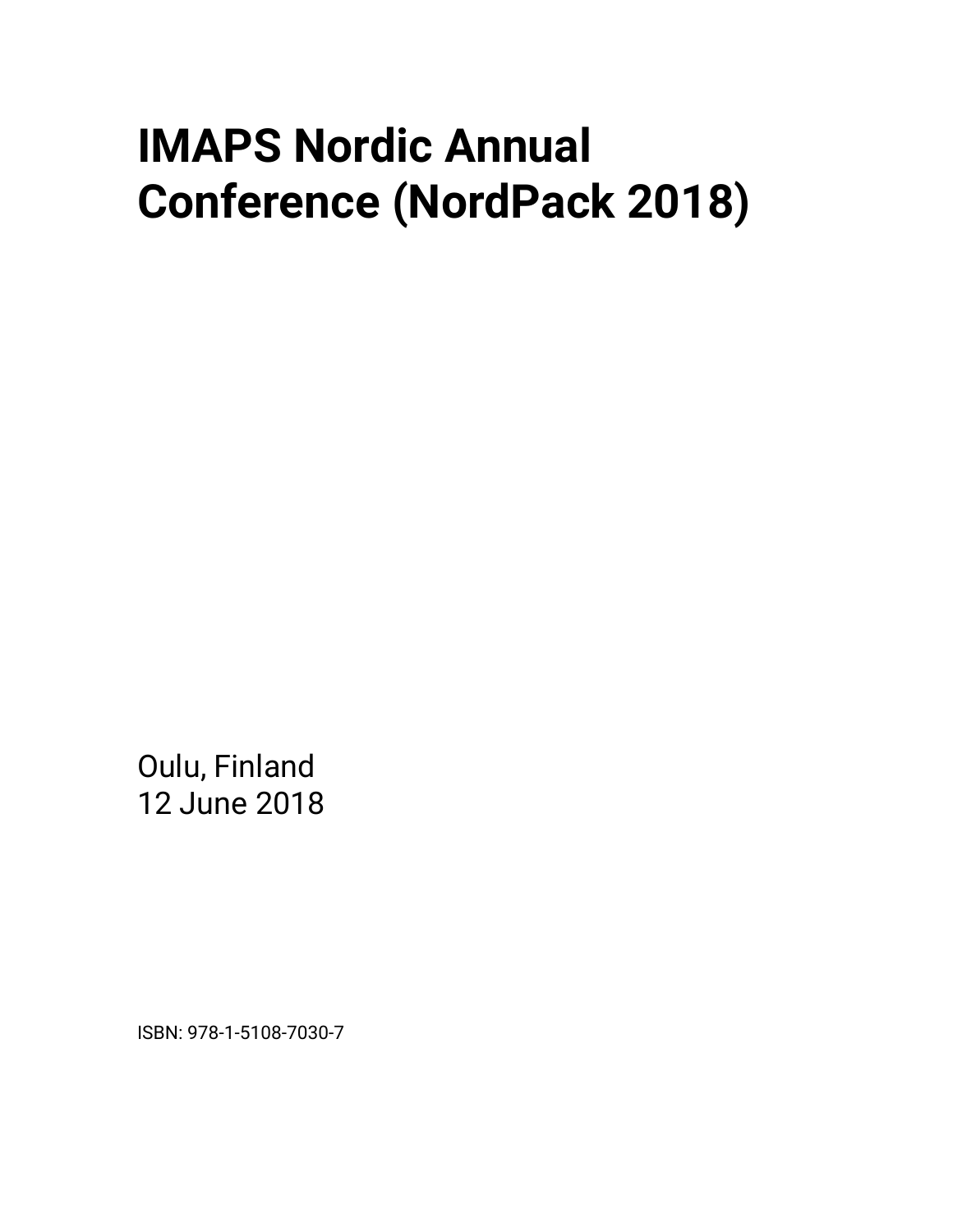**Printed from e-media with permission by:** 

Curran Associates, Inc. 57 Morehouse Lane Red Hook, NY 12571



**Some format issues inherent in the e-media version may also appear in this print version.** 

Copyright© (2018) by International Microelectronics and Packaging Society, Nordic (IMAPS – Nordic) All rights reserved.

Printed by Curran Associates, Inc. (2018)

For permission requests, please contact International Microelectronics and Packaging Society, Nordic (IMAPS – Nordic) at the address below.

International Microelectronics and Packaging Society, Nordic (IMAPS – Nordic) c/o Selmic Oy Oy PO Box 350 13 FI-90501 Oulu Finland

Phone: 358 400 687 261 Fax: 358 8 5511 511

info@imapsnordic.org

#### **Additional copies of this publication are available from:**

Curran Associates, Inc. 57 Morehouse Lane Red Hook, NY 12571 USA Phone: 845-758-0400 Fax: 845-758-2633 Email: curran@proceedings.com Web: www.proceedings.com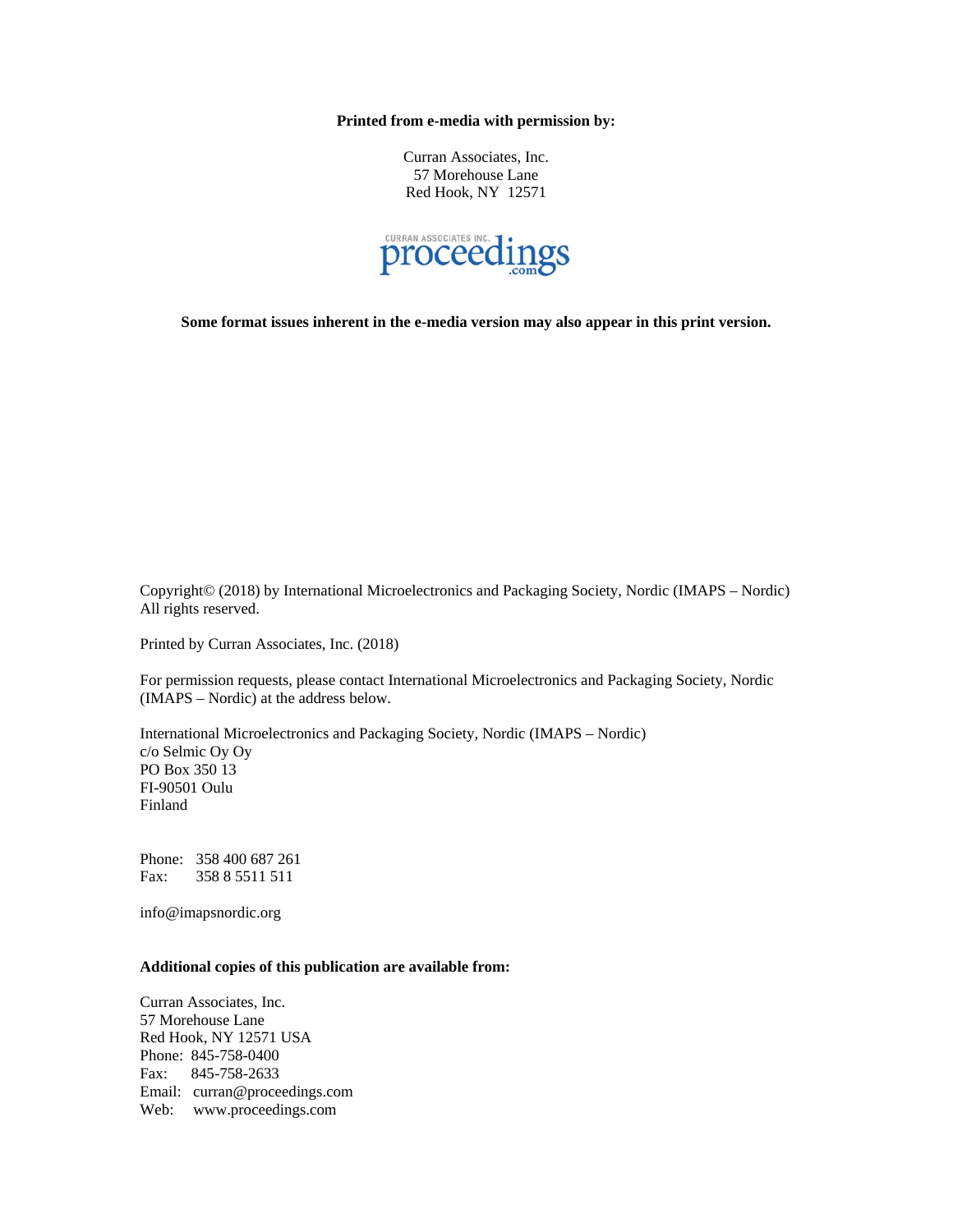### **INDEX OF PAPERS AND PRESENTERS**

#### **SESSION W1A – PRINTED ELECTRONICS**

*Processing of printed silver patterns on an ETFE substrate .....1* Riikka Mikkonen, Tampere University of Technology, Finland

*Towards Electronics Everywhere – Hybrid Integration Case Study (Abstract) .....8* Antti Kemppainen, VTT, Finland

#### **SESSION W1B – QUALITY ASSURANCE**

*Contribution to non-destructive inspection of power semiconductor assemblies by stimulating a lateral heat flow .....9* Michael Schaulin, Technische Universität Dresden, Germany

*Quality assurance of encapsulation architecture, including subsequent washing process for permanently mounted wearable sensors .....15* Heléne Karlsson, Swerea IVF AB, Sweden

### **SESSION W2 – REALIABILITY**

*Influence of Voids on the Reliability of Power Module Interconnections (Abstract) .....25* Jussi Putaala, University of Oulu, Finland

*Overcoming Human Factors by Utilizing Design Modeling to Improce High Reliability Electronics .....26* Natalie Hernandez, DfR Solutions, USA

*Plastic QFN Packaging for Space Applications .....31* Ignas van Dommelen, Sencio BV, The Netherlands

### **SESSION W3A – NEW MATERIALS**

*Reliability challenges in Cu-Sn micro-connects (Abstract) .....37* Glenn Ross, Aalto University, Finland

*Screen Printed Conductive Composites with Reduced Graphene Oxide and Silver .....39* Man Song, Uppsala University, Sweden

*Electrical and Thermal Conduction of Isotropic Conductive Adhesive based on Novel Conductive Particles .....44* Helge Kristiansen, Conpart AS, Norway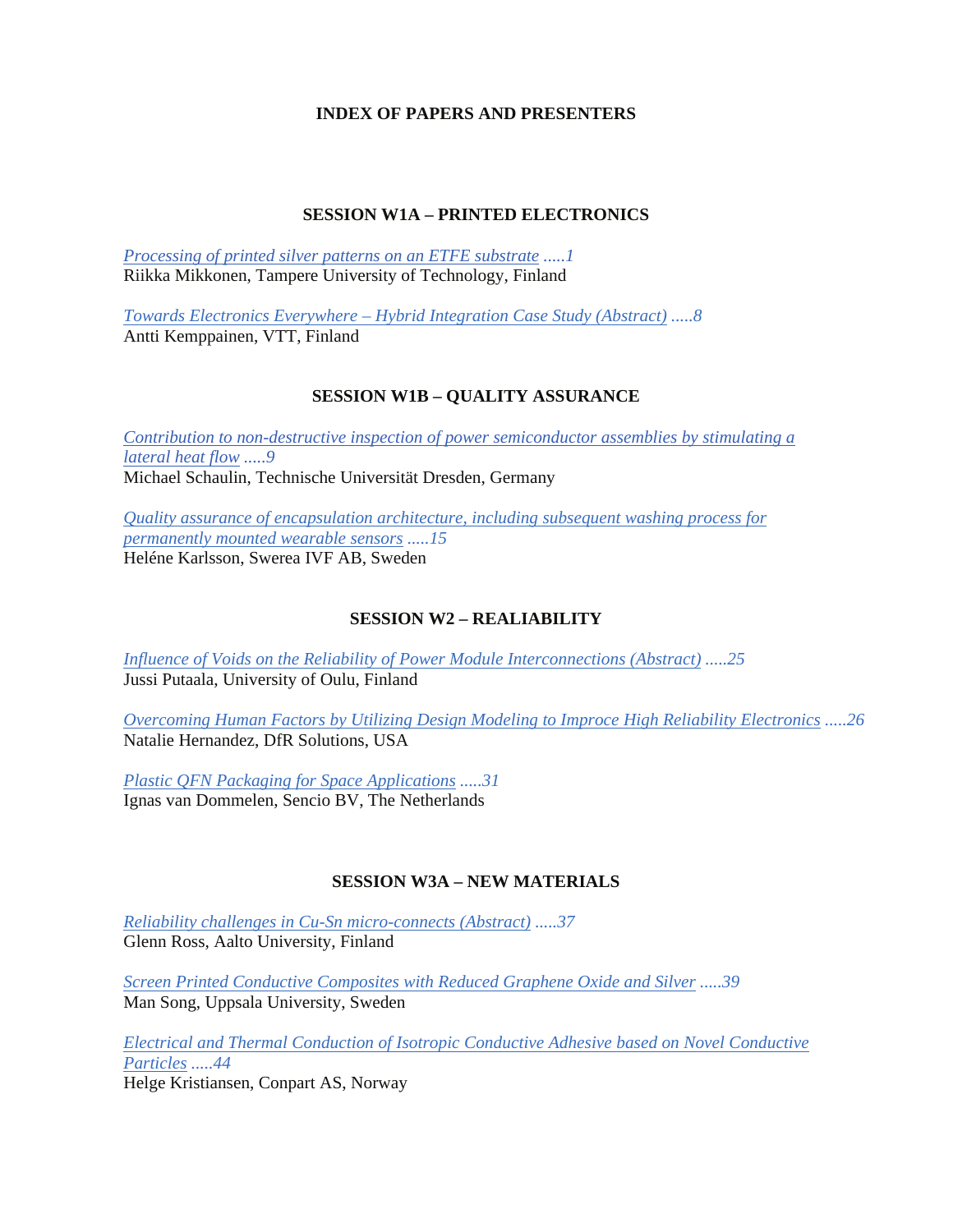*Glasses and Glass Ceramics for Electronic Applications in Semiconductor Packages and 5G Mobile Networks (Abstract) .....49* Martin Letz, SCHOTT AG, Germany

### **SESSION W3B – APPLICATIONS**

*Structured metallization on glass: A comparative study of resonance and propagation characteristics at 24GHz (Abstract) .....50* Martin Letz, SCHOTT AG, Germany

*Improving the performance of advertising LED displays by in-mould integration .....52* Eveliina Juntunen, VTT, Finland

*Neurological active implants: challenges and opportunities (Presentation) .....N/A* Claude Clément, Wyss Center for Bio and Neuro-engineering, Switzerland

*Reliability of Conductive Adhesives for IoT .....57* Daniel Nilsen Wright, SINTEF, Norway

# **SESSION T1 – MANUFACTURING**

*Component Packages for IMSE™ (Injection Molded Structural Electronics) .....61* Outi Rusanen, TactoTek, Finland

*Solutions for thin and tiny dies with high die strength and for thinning WLCSP and eWLB wafers (Presentation) .....66* Christoph Epple, DISCO HI-TEC EUROPE GmbH, Germany

*Quality assurance of encapsulation architecture, including subsequent washing process for permanently mounted wearable sensors .....74* Dag Andersson, Swerea IVF AB, Sweden

### **SESSION T2A – CERAMICS**

*Current Situation with Ultra-Low Temperature Co-fired Ceramics (ULTCC) (Abstract) .....84* Heli Jantunen, Oulu University, Finland

*Overload-proof LTCC differential pressure sensors for high temperature applications .....85* Adrian Goldberg, Fraunhofer Institute for Ceramic Technologies and Systems IKTS, Germany

*LTCC Resistors – The Influence of Production Conditions on the Absolute Value and its Reproducibility* .....91 Peter Uhlig, IMST GmbH, Germany